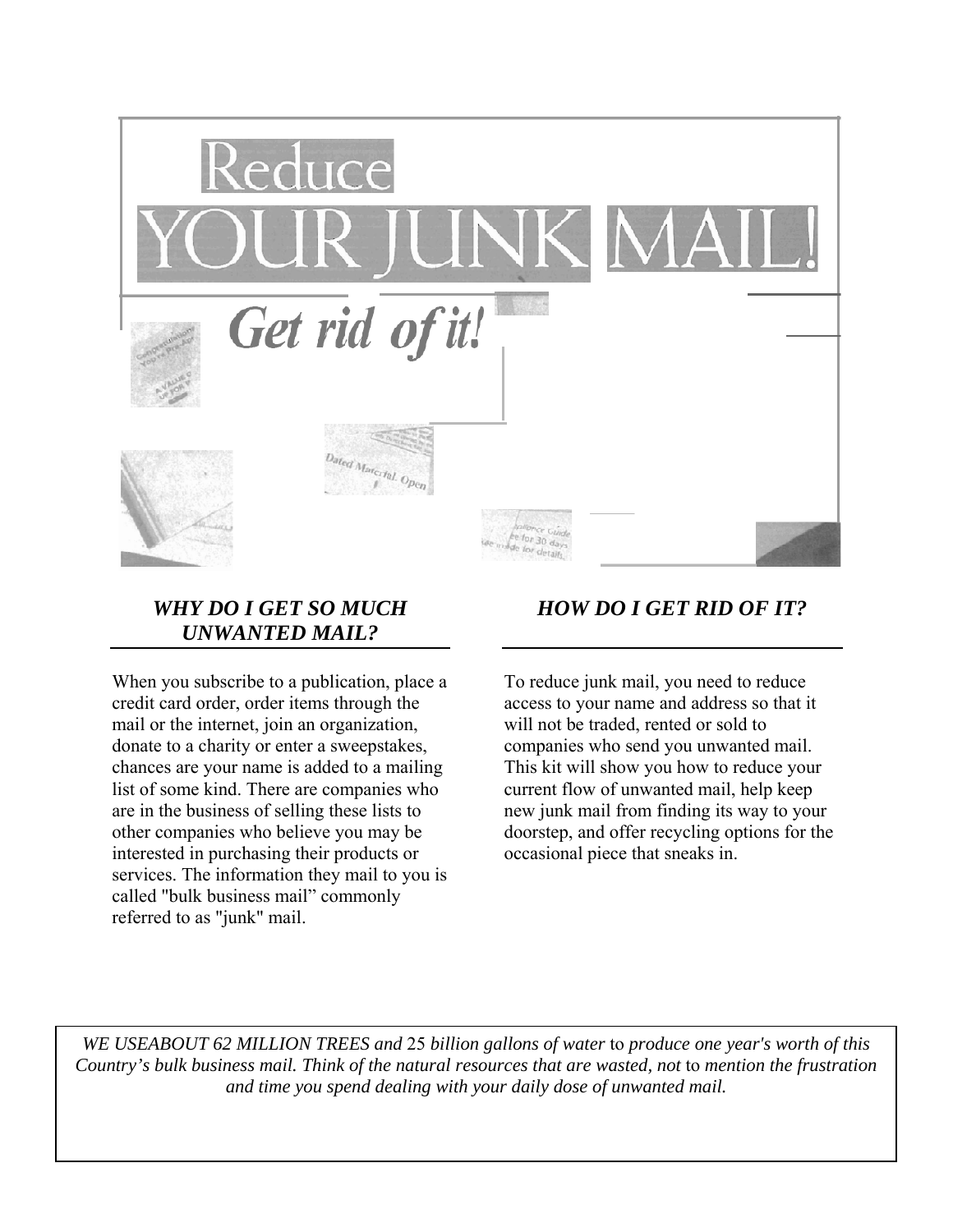## *STEP 1: REDUCE YOUR CURRENT FLOW OF JUNK MAIL*

Remove your name from the mailing list as soon as you receive an unwanted piece of direct mail. Most catalogs include a toll-free number. You can call this number to request that your name be removed from the mailing list. If you receive unsolicited Ayers, newspapers or advertising circulars, call the paper's subscription department or the company's general information number and ask them to remove your name from their list.

□Fill out and mail the pre-addressed cards included in this kit. This will remove your name from many of the mailing lists of companies that send you unwanted catalogs, sweepstakes entries, coupons, etc.

- Many credit card companies give your name to other companies. Call your credit card companies and request that your name not be traded or sold.
- Call the companies listed below and ask that they remove your name from their mailing lists.

VAL PAK COUPONS: (800) 797-1896 For removal from regional coupon and sweepstakes mailings.

CREDIT MAILING LISTS: You will prevent many credit card offers by calling 1-888-50PT-OUT (1-888-567-8688) The National Opt-Out Center will remove your name from major credit bureaus including Equifax, Experian, Trans Union and Novus. Contact the center every two years to keep your name from being sold for credit and insurance offers.

THE POLK COMPANY: (800) 464-7655 Request the "OptOut" line for removal from catalog and service coupon mailings

### PUBLISHER'S CLEARINGHOUSE (800) 645-9242 For removal from sweepstakes mailings.

*Please note that it will take a few months for your name to be deleted from these companies' mailing systems.* 

## *STEP 2: PREVENT JUNK MAIL BEFORE IT STARTS*

- When making a donation, ordering items through the mail or the Internet, or subscribing to a publication, include a note that instructs the organization or company not to lend, sell or trade your name to other mailing lists. Write in large letters: "Please do not rent, sell or trade my name or address." Tell sales representatives this every time you order something by telephone.
- Avoid filling out contest entries. Contests are often used to develop mailing lists.
- Avoid mailing in unnecessary product warranty cards. These cards are often used to collect information on your habits and income for the sole purpose of targeting direct mail. Returning these cards is not required in most situations in order for a warranty to be active. The only reason to return a warranty card is to find out about product recalls. If you want to return the card to learn about product recalls, provide only your name, address and product serial number. Some warranty cards include a box to check if you do not want to be included on mailing lists.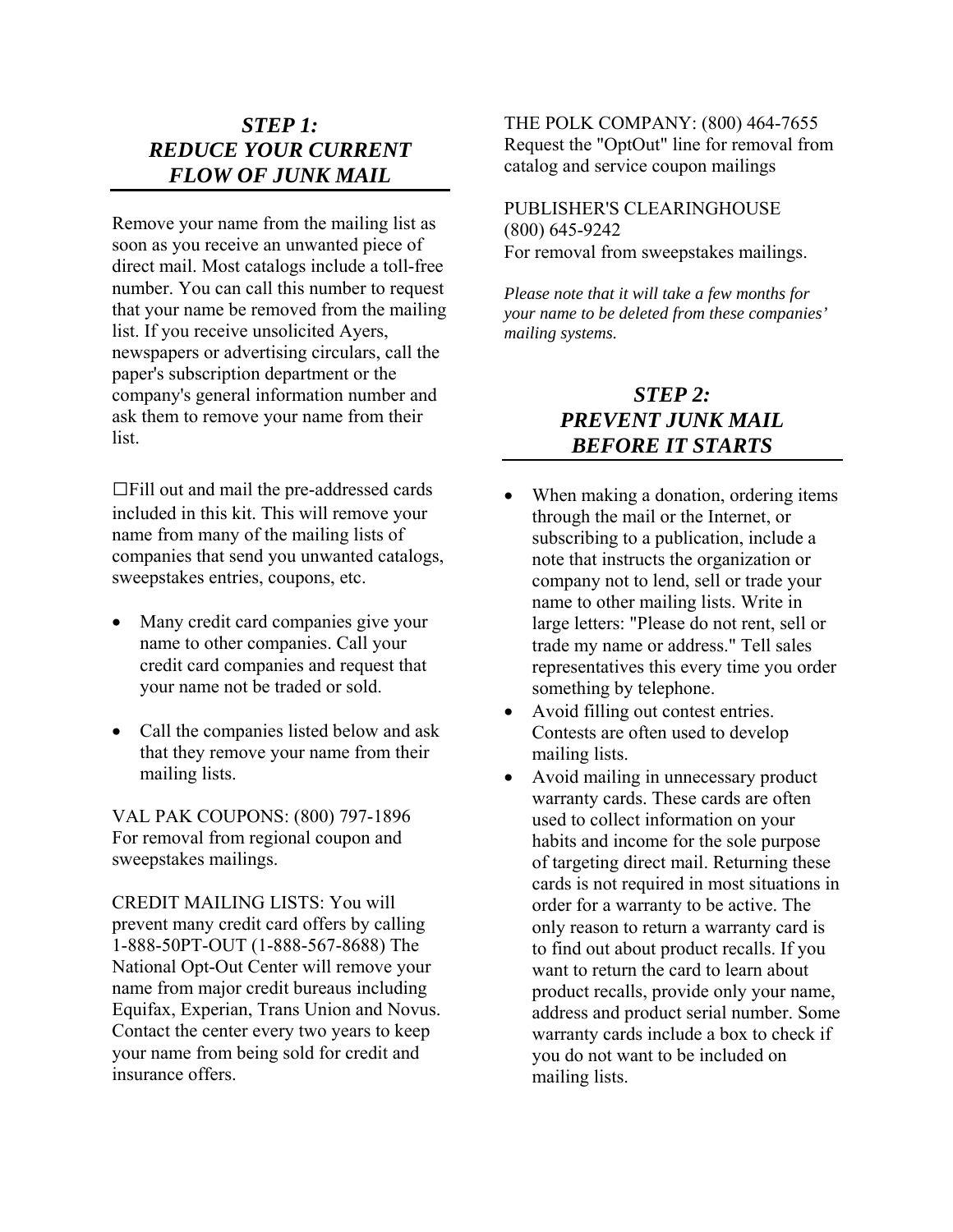### *STEP 3: RECYCLE THE JUNK MAIL YOU DO RECEIVE*

Some unwanted mail might still get through, so please recycle it! Be sure to remove all plastic wrap, stickers, product samples and plastic membership cards from junk mail before recycling it. You do not have to remove plastic window envelopes.

- If your community provides curbside or drop-off recycling of "mixed paper," you can include junk mail with other paper items. It If you are not sure if your community offers "mixed paper" recycling, call your Town Hall or 1·800- CLEANUP (1-800-253-2687)
- If you do not have access to "mixed" paper" recycling, focus on steps one and two to reduce your junk mail – this makes a big difference! In addition, some post offices have recycling bins in their lobbies where you can recycle unwanted mail.

#### CONTACT INFO:

Massachusetts Department of Environmental Protection Consumer Waste Reduction Program: 617-292-5834 Website: <http://www.state.ma.usldep/recycle>

### *ADDITIONAL TIPS:*

The U.S. Post Office rents the information from Change-of-Address cards to private businesses. This is how national list brokers, credit bureaus and others may get your name in the first place. As an alternative solution, send out your own postcards announcing your new address to those whose mail you want to receive.

- First Class mail is usually marked "address correction requested" or "return postage guaranteed." If your unwanted mail has this wording, cross off your name and return it unopened to the sender by writing "Refused-Return to Sender" on the envelope. Drop the envelope in any mailbox and it will be returned to the sender, Additional postage is not necessary.
- If you are getting duplicate mailings, send the company both mailing labels and ask them to eliminate the extra copy.
- If you receive mail for former residents, call the toll-free number of catalogs they received to remove their name. If the former residents did not fill out a Change-of-Address card, fill one out for them. Obtain the card from your Post Office and write "Moved, Left No Forwarding Address" as the new address. Sign your own name and write, "Form filled in by current resident of the house, [Your Signature], agent for the above." Hand this Form directly to your carrier.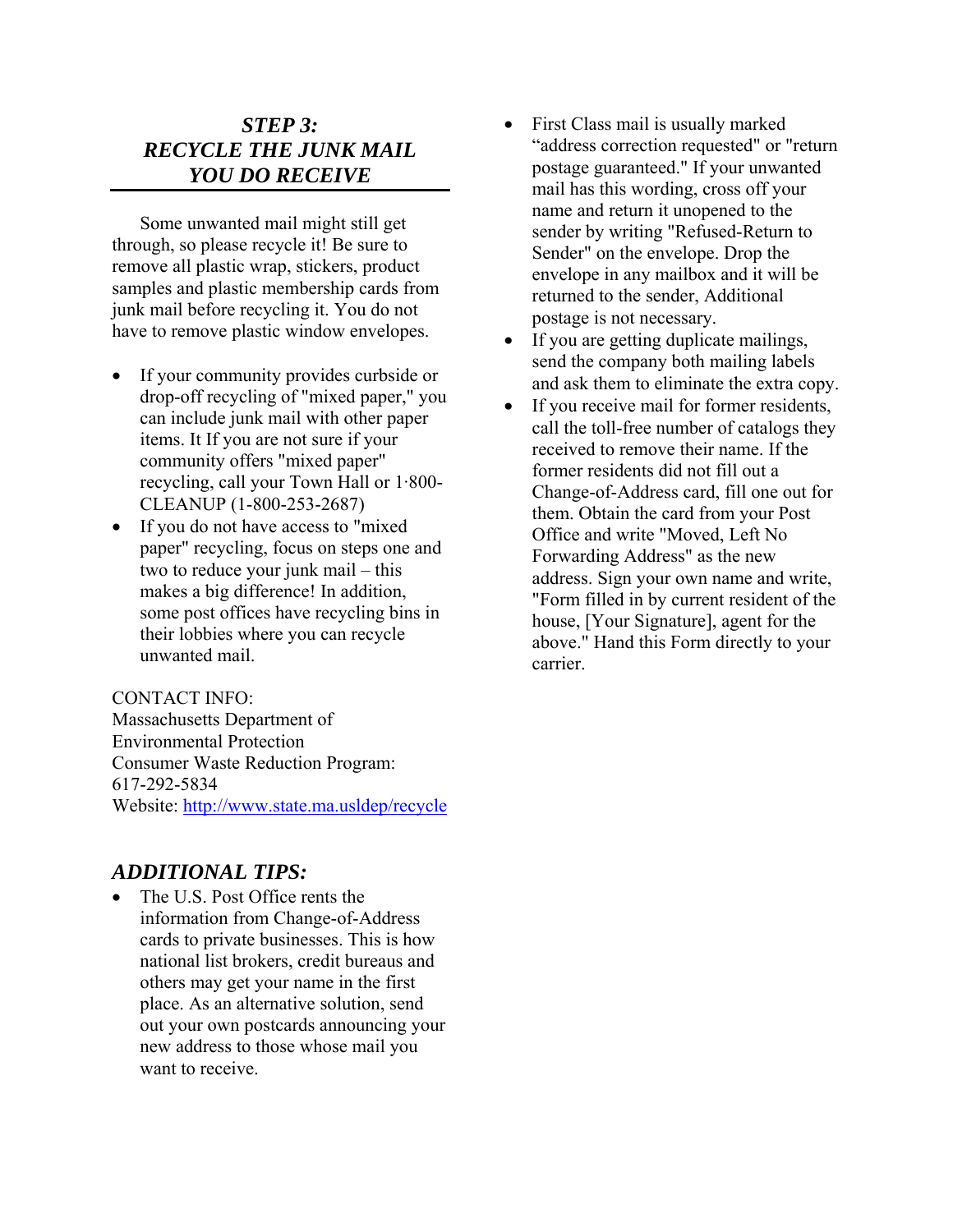# *DID YOU KNOW…?*

- Paper accounts for 40 percent of the nation's waste stream.
- It takes 17 trees to make a ton of paper.
- In 1998, the nation's municipal solid waste stream contained 5.2 million tons of catalogs and other direct mailings.
- Americans spend over \$275 mi11ion to dispose of junk mail each year.
- An average of 41 pounds of junk mail are sent to every adult each year. About 44 percent of this goes unread and directly into the garbage.
- The average adult is on 50 mailing lists.
- Americans spend 8 months of their lives sifting through junk mail.